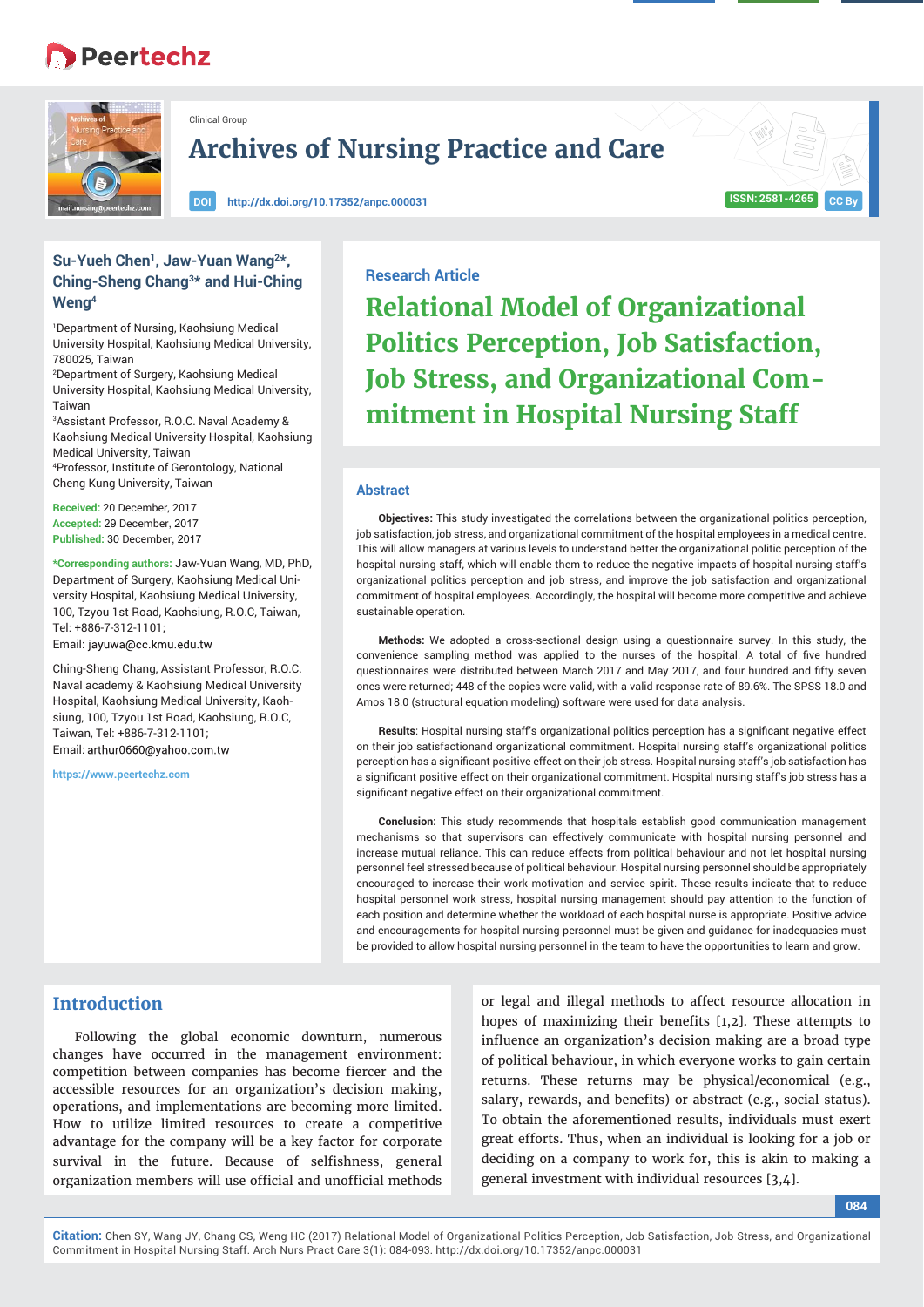Workplace is a result of different individuals or groups interacting with one another (salary is exchanged for performance or production). However, in some organizations, some members can form small groups and use "competitive" or "self-service" work methods. We refer to these organizations as having "political" work environments. When politics exists in the workplace, an individual needs to use competition and increase their authority to determine their amount of reward [5,6]. This in turn impacts the original harmonious work place operations. Because most people will not belong to this small group, they will be suspicious of the expected results. When the reality does not match their expectations, the individual's dissatisfaction towards the political environment will create work stress [7]. To improve and ensure organizational efficacy, the organization not only has to properly operate production equipment, financing, and other market related resources, but the human resources (HR) factors must also be considered [8].

Therefore, in terms of HR management, creating a highly efficient work environment and retaining superior workers to ensure organizational efficacy are of the utmost importance. Thus, work environment atmosphere and personnel stability are topics worth exploring. According to a study by Ferris [9], many HR decision making problems that involve salary and promotion can potentially be affected by the organization's internal political behaviour. When an organization member feels that the existence of organizational politics has changed the member's expected compensation, it can produce negative responses in the member. In the short-term, this may be in the form of decreased job involvement, dissatisfaction, stress, anxiety, or absenteeism. In the long-term, the member may resign [10,11].

Therefore, this study investigated the correlations between the organizational politics perception, job satisfaction, job stress, and organizational commitment of the hospital nurses in a medical centre. This will allow managers at various levels to understand better the organizational politic perception of the hospital nursing staff, which will enable them to reduce the negative impacts of hospital nursing staff's organizational politics perception and job stress, and improve the job satisfaction and organizational commitment of hospital nurses. Accordingly, the hospital will become more competitive and achieve sustainable operation.

# **Literature Review**

### **Relationships among organizational politics perception and job satisfaction**

Cropanzano [7], indicated that awareness of organizational politics is negatively correlated with job satisfaction and is caused by conflicts in social contact and exchange relationships (including economic and social relationships) between employers and employees. A study by Ferris [9], indicated that awareness of organizational politics is strongly and negatively correlated with job satisfaction. They maintain that job satisfaction will decrease as political awareness increases. Cropanzano [7], studied full-time and part-time employees and verified that awareness of organizational politics is

significantly and negatively correlated with job satisfaction. Vigoda [11] showed that awareness of organizational politics is negatively correlated with job satisfaction. Hence, according to the mention above, we could conclude that higher levels of hospital nursing staff's organizational politics perception will lead to lower job satisfaction. Therefore, the *hypothesis 1*  is proposed.

*Hypothesis 1*: Hospital nursing staff's organizational politics perception has a significant negative effect on their job satisfaction.

# **Relationships among organizational politics perception and job stress**

Ferris [9] proposed a framework of variables related to awareness of organizational politics, and in recent years, subsequent researchers have expanded on the original Ferris model with new contributions such as awareness of organizational politics having a negative correlation with organizational commitment [5,6,12] and political awareness having a significantly positive effect on work stress  $[13,14]$ . Vigoda [11], proposed that the work stress variable caused by awareness of organizational politics includes three aspects, namely, mental, physical, and behavioural aspects [8]. When employees cannot adequately relieve their work stress, it can directly affect the organization's operations and output [15]. From the abovementioned literature, we infer that higher levels of hospital nursing staff's organizational politics perception will lead to more hospital nursing staff's work stress. Therefore, the following hypothesis is formed:

*Hypothesis 2*: Hospital nursing staff's organizational politics perception has a significant positive effect on their job stress.

#### **Relationships among organizational politics perception and organizational commitment**

Nye [16], asserted that political awareness is the result of the lack of a fair support system. That is, the presence arbitrary policymaking and the politicization of the work environment. From employees' viewpoint, organizational support and political behaviour are perhaps a reflection of organizational climate. Thus, the higher the awareness of organizational politics is, the worse the organizational climate is. Therefore, a poor organizational climate will have a negative impact on the organizational commitment and job satisfaction of employees who choose to stay in the company. Allen [17], proposed that "sustained commitment" refers to when an individual who stays in an organization because he/she knows that leaving the organization will result in him/her losing valuable affiliated benefits (such as rewards or retirement funds) [18]. In a study on full-time and part-time employees, Cropanzano [7], discovered that awareness of organizational politics and organizational commitment are significantly and negatively correlated [19]. Accordingly, the hypothesis 3 is proposed.

*Hypothesis 3*: Hospital nursing staff's organizational politics perception has a significant negative effect on their organizational commitment.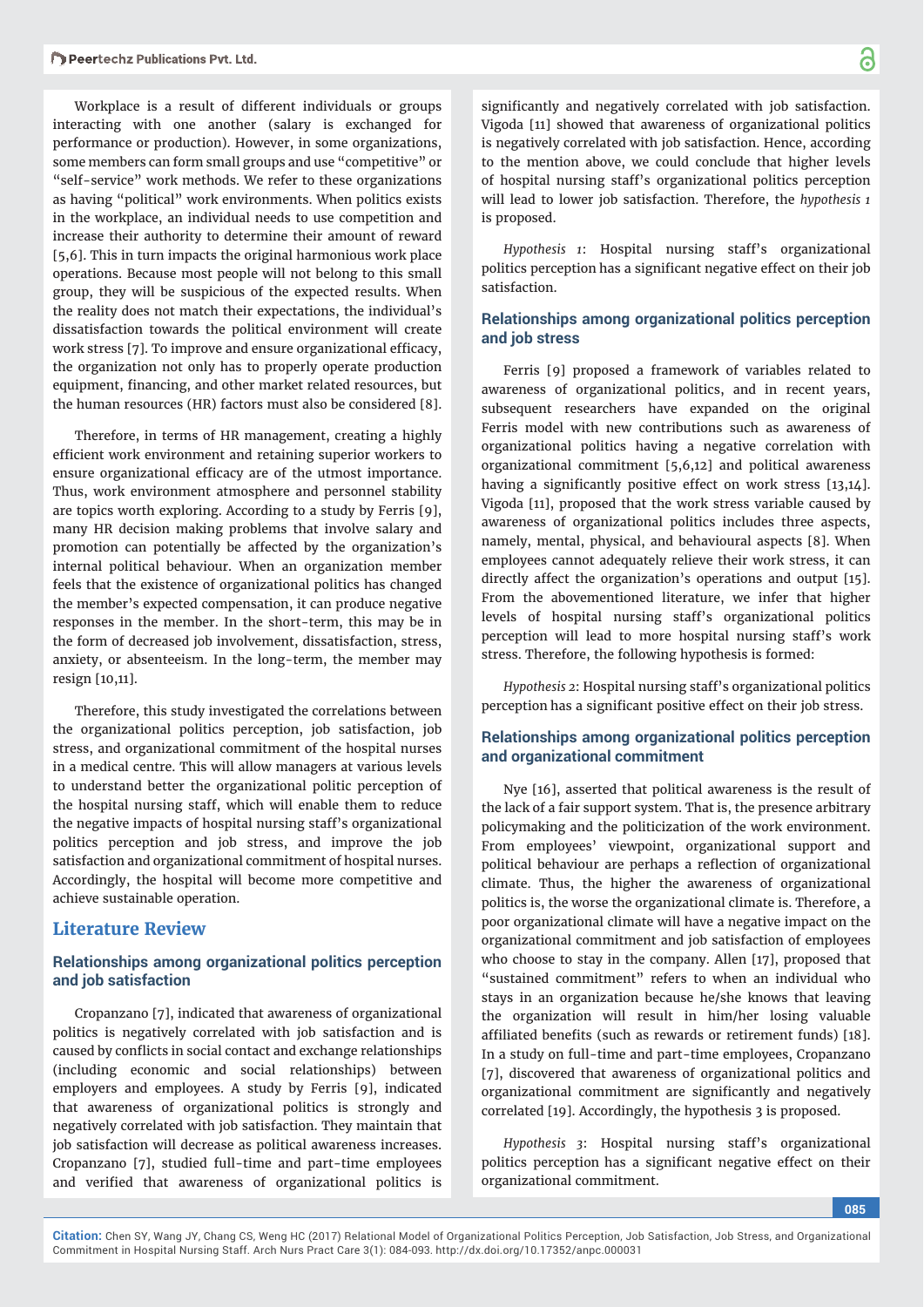# **Relationships among job satisfaction and organizational commitment**

Best [20], indicated that when employees' job satisfaction increases, their commitment towards the organization also increases. Tourangeau [21,22], all indicated that job satisfaction is an antecedent variable of organizational commitment, or that job satisfaction is the result of organizational commitment, meaning the two have mutual positive effects on each other. Cropanazano [7], indicated that job satisfaction has a significant and positive effect on organizational commitment. Sarminah [23], studied the correlation between job satisfaction, organizational commitment, and organizational performance of 584 Telekom Malaysia management personnel, and found that their job satisfaction had a significant and positive effect on organizational commitment. Munevver [24], indicated that for a school, the importance of teachers' job satisfaction and organizational commitment is as important as the productivity and professional ability of a business. The study showed that job satisfaction had a significant and positive effect on affective commitment and normative commitment. Consequently, the following hypothesis is proposed.

*Hypothesis 4*: Hospital nursing staff's job satisfaction has a significant positive effect on their organizational commitment.

#### **Relationships among job stress and organizational commitment**

Beehr [25] proposed that work environment stress will have a negative effect on people's health and mental wellbeing as well as on an organization (e.g., absenteeism, resignation, negligence). Jamal [26], maintained that work environment stress is directly related to an organization's decline. Karatepe [27], maintained that work stress has a negative impact on an individual as well as on an organization and its economic aspects. Costs caused by stress can be significant because of time loss, a decrease in production capacity, and occurrence of accidents. Vigoda [10] maintained that when employees' work stress cannot be adequately relieved, it can directly impact the organization's operation and production. Thus, focus should be placed on decreasing the sources and the impact of stress. Fernando [28] evaluated the correlations between work stress, organizational commitment, and physical illnesses of North West teachers in South Africa and found that work stress decreased organizational commitment. Consequently, the following hypothesis is proposed.

*Hypothesis 5*: Hospital nursing staff's job stress has a significant negative effect on their organizational commitment.

#### **Conceptual framework of the theoretical relationships**

Therefore, according to the literature review, organizational politics perception is the independent variable, job satisfaction and job stress are the intervening variables, and organizational commitment is the dependent variable, in order to discuss the correlation among all the variables. The overall research framework is shown in figure 1.



**Figure 1:** Conceptual framework of the relationships among organizational politics perception, job satisfaction, job stress, and organizational commitment.

# **Methods**

#### **Research subject and sampling method**

In order to survey a diverse and representative sample, nurses in one large and influential hospital in southern Taiwan were surveyed. We adopted a cross-sectional design using a questionnaire survey. In this study, the convenience sampling method was applied to the nurses of the hospital. A total of five hundred questionnaires were distributed between March 2017 and May 2017, and four hundred and fifty seven ones were returned; 448 of the copies were valid, with a valid response rate of 89.6%.

#### **Study tools**

This study adopted a 5-point Likert scale for the questionnaire which comprises questions already developed in foreign studies and modified to serve the study purposes. First, dimensions of questionnaire forms were obtained from the literature and used to compile questionnaires. Second, the dimensions were slightly modified to create initial questionnaires based on the research purposes and industry features. Third, tests were repeatedly administered to three professional professors in the industry, and to four medical specialists and seven nurses with long-term experience. Fourth, a pilot run of the questionnaire was administered to 38 nurses. A total of 35 valid questionnaire forms were gathered, and the results indicated that the reliability was 0.77 to 0.91 meeting the acceptable standard of 0.7 recommended by Nunnally [29]. Finally, the questionnaire was officially released. The questionnaire scale used was a 5-point Likert scale, where 1 represents extreme disagreement and 5 represents extreme agreement. Table 1 summarizes constructs and variables, including operational definitions for all variables. Questionnaires were examined for reliability and validity as follows:

1. Reliability analysis: Principal component factor analysis was used to extract major contributing factors, and varimax of the orthogonal rotation was performed to maximize the differences in factor loading carried by every common factor after the rotation to help recognize common factors. Thus, as table 2 illustrates, the analytical results indicated that all Cronbach's  $\alpha$  values exceeded 0.7 [29-31].

**086**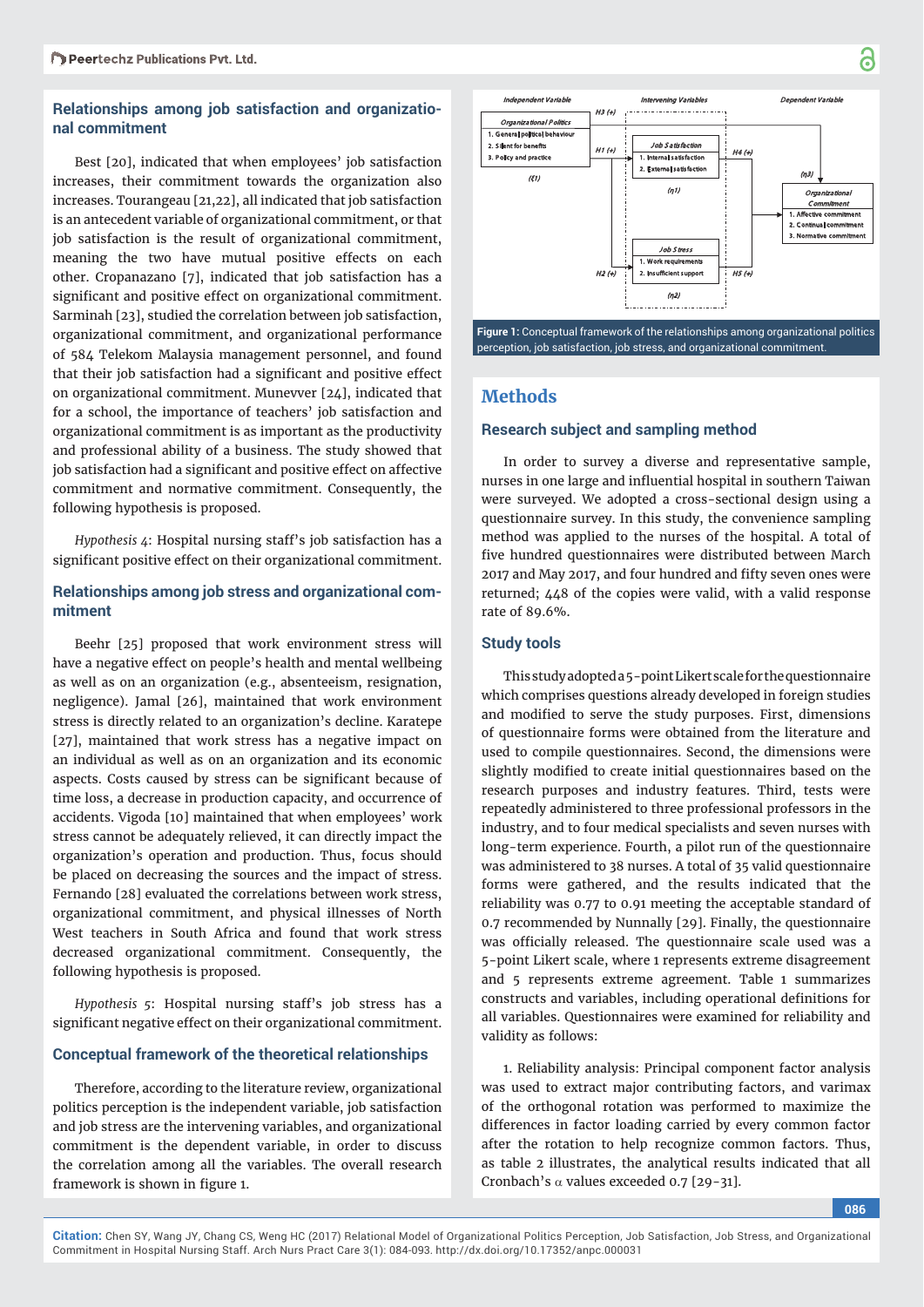| Table 1: Summary of constructs and variables. |                                                                                                                               |                                                                                                                                                                                                                        |            |  |
|-----------------------------------------------|-------------------------------------------------------------------------------------------------------------------------------|------------------------------------------------------------------------------------------------------------------------------------------------------------------------------------------------------------------------|------------|--|
| <b>Construct</b>                              | Variable                                                                                                                      | <b>Operational Definition</b>                                                                                                                                                                                          | References |  |
| <b>Organizational Politics</b>                | General political<br>behaviour                                                                                                | Degree that the hospital employees being aware of other members engaging in unofficial political<br>behaviour.                                                                                                         | [6, 10]    |  |
|                                               | Silent for<br>benefits                                                                                                        | Degree that the hospital employees perceived that they should avoid expressing their opinions and<br>position in the organization to avoid bad fortune.                                                                |            |  |
|                                               | Policy and<br>practice                                                                                                        | Degree that the hospital employees were aware that salary, promotion fairness, and the system in<br>the organization were inconsistent.                                                                                |            |  |
| <b>Job Satisfaction</b>                       | Internal<br>satisfaction                                                                                                      | The opportunities of hospital employees to demonstrate abilities, sense of achievement obtained<br>from work, ethical values of the work, opportunities to provide services.                                           | [42, 43]   |  |
|                                               | External satisfaction                                                                                                         | Job content, salary, unobstructed channels for promotion, work environment and equipment for<br>hospital employees.                                                                                                    |            |  |
| <b>Job Stress</b>                             | Work requirements                                                                                                             | Refers to the stress produced by hospital employees' job duties.                                                                                                                                                       |            |  |
|                                               | Refers to the stress created as a result of lack of support in hospital employees' work.<br>Insufficient support<br>Affective | [44, 45]                                                                                                                                                                                                               |            |  |
|                                               | commitment                                                                                                                    | Degree that the hospital employees' mental or emotional recognition of the organization and their<br>evaluation of their relationships with the organization.                                                          |            |  |
| Organizational<br>Commitment                  | Continual<br>commitment                                                                                                       | Degree that the hospital employees being aware of the cost of resigning and choosing to remain in<br>the organization.                                                                                                 | [46, 47]   |  |
|                                               | Normative<br>commitment                                                                                                       | Degree that the hospital employees' value perception that loyalty to the organization was necessary<br>and must be followed, and perceived that they had a moral obligation and duty to remain in the<br>organization. |            |  |

2. Construct convergent validity (confirmatory factor analysis): The confirmatory factor analysis could gain higher recognition than expert content validity [32,33], and the results for all dimensions are listed in table 3. All of the adequacy indicators were close to the ideal. Parameter  $(\lambda)$  between each latent variable and manifest variable were estimated to determine the significance of the estimated parameter  $(\lambda)$  in order to evaluate convergent validity. Thus, as table 4 shows, the t values for the factor loading of all measurement items reached the level of significance ( $p<0.01$ ), no single factor included only one question, and the composite reliability values for all constructs were greater than 0.6, which demonstrated satisfactory convergent validity [32,34].

#### **Data analysis methods**

The SPSS 18.0 and Amos 18.0 (structural equation modeling) statistical software packages were used for data analysis and processing, including:

1. Descriptive statistical analysis: To see the sample characteristics.

2. Structural equation modeling (SEM): According to and by Joreskog  $[34,35]$ , structural equation modeling clarifies the extent of relationships between variables as well as the chain of cause and effect [36,37]. Restated, SEM results do not merely show empirical relationships between variables when defining the practical situation. For this reason, SEM was used to test the Hypotheses 1 to 5. This study also used several indices, including Chi-square ratio  $( $3$ ), goodness of fit index (GFI>$ .9), adjusted goodness of fit index (AGFI> .8), normal fit index (NFI> .9) and root mean square of standardized residual (RMSR<  $.08$ ) to evaluate overall model fitness [38,39].

#### **Ethical considerations**

Upon approval by the hospital Institutional Review Board, the study was then carried out with participants' written

| Table 2: Factor naming and reliability analysis of constructs. |                              |                  |  |
|----------------------------------------------------------------|------------------------------|------------------|--|
| <b>Construct</b>                                               | <b>Factor Name</b>           | Cronbach'a Value |  |
| <b>Organizational Politics</b>                                 |                              |                  |  |
|                                                                | General political behaviour  | 0.907            |  |
|                                                                | Silent for benefits          | 0.851            |  |
|                                                                | Policy and practice          | 0.882            |  |
| Job Satisfaction                                               |                              |                  |  |
|                                                                | Internal satisfaction        | 0.883            |  |
|                                                                | <b>External satisfaction</b> | 0.915            |  |
| <b>Job Stress</b>                                              |                              |                  |  |
|                                                                | Work requirements            | 0.911            |  |
|                                                                | Insufficient support         | 0.868            |  |
| Organizational Commitment                                      |                              |                  |  |
|                                                                | Affective commitment         | 0.873            |  |
|                                                                | Continual commitment         | 0.929            |  |
|                                                                | Normative commitment         | 0.850            |  |

#### Table **3:** Convergent validity analysis.

| <b>Indicator</b>  | Organizational<br><b>Politics</b> | <b>Job</b><br>Satisfaction | Job<br><b>Stress</b> | $ $ Organizational $ $<br><b>Commitment</b> | <b>References</b> |
|-------------------|-----------------------------------|----------------------------|----------------------|---------------------------------------------|-------------------|
| $x^2$ / df. (< 3) | 2.80                              | 2.52                       | 2.93                 | 2.91                                        |                   |
| GFI ( > .9)       | 0.91                              | 0.93                       | 0.90                 | 0.91                                        | $[32]$            |
| AGFI $(> .8)$     | 0.90                              | 0.91                       | 0.84                 | 0.87                                        |                   |
| NFI (> .9)        | 0.92                              | 0.93                       | 0.90                 | 0.91                                        |                   |
| RMSR (< .08)      | 0.05                              | 0.04                       | 0.07                 | 0.06                                        | $[38]$            |

*Note.*  $\chi^2$  / df. = Ratio of Chi-square; GFI = Goodness of Fit Index; AGFI = Adjusted GFI; RMSR = Root Mean Square of Standardized Residual.

consent; participant personal data were kept anonymous and confidential and used only for research purposes. The response period was limited to two months. An introduction letter was attached to the questionnaire to explain the purpose of the study and to ensure respondent confidentiality. Anyone who

**087**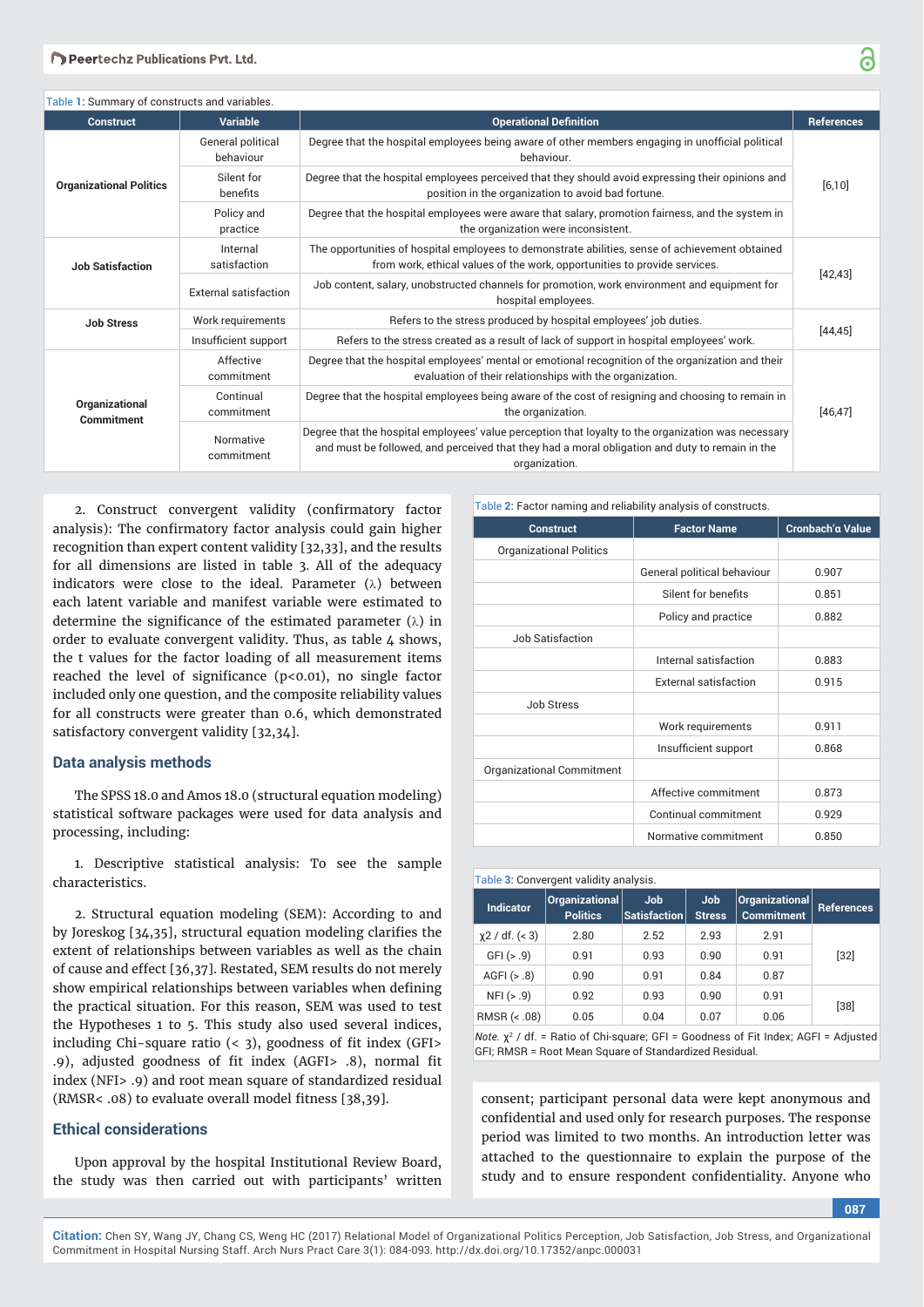#### Peertechz Publications Pvt. Ltd.

|                                   | Table 4: Confirmatory factor analysis of all the constructs.                                                                                      |         |                                                 |                                                  |                       |
|-----------------------------------|---------------------------------------------------------------------------------------------------------------------------------------------------|---------|-------------------------------------------------|--------------------------------------------------|-----------------------|
| <b>Construct</b>                  | <b>Variable / Question Item</b>                                                                                                                   | Loading | <b>Standardized Measurement</b><br><b>Error</b> | <b>Composite</b><br><b>Reliability</b><br>(>0.6) | <b>AVE</b><br>( >0.5) |
|                                   | <b>General political behaviour</b>                                                                                                                |         |                                                 |                                                  |                       |
|                                   | 1. In this hospital, no one dares to offend influential groups or individuals in the department.                                                  | $0.91*$ | 0.17                                            |                                                  |                       |
|                                   | 2. In this hospital, some people step on others to gain advantage for themselves.                                                                 | $0.92*$ | 0.15                                            | 0.93                                             | 0.81                  |
|                                   | 3. In this hospital, I have seen colleagues omit or give selective information to twist information other<br>people needed to benefit themselves. | $0.87*$ | 0.24                                            |                                                  |                       |
|                                   | <b>Silent for benefits</b>                                                                                                                        |         |                                                 |                                                  |                       |
|                                   | 4. In this hospital, it is best not to meddle in other people's businesses.                                                                       | $0.85*$ | 0.28                                            |                                                  |                       |
| Organizational<br><b>Politics</b> | 5. In this hospital, sometimes it is better to remain silent then to resist the organization.                                                     | $0.82*$ | 0.33                                            | 0.87                                             | 0.68                  |
|                                   | 6. In this hospital, sometimes it is better to tell people what they want to hear than to tell them the truth.                                    | $0.81*$ | 0.34                                            |                                                  |                       |
|                                   | <b>Policy and practice</b>                                                                                                                        |         |                                                 |                                                  |                       |
|                                   | 7. In this hospital, not one promotion I have experienced conformed to promotion policy regulations.                                              | $0.86*$ | 0.26                                            |                                                  |                       |
|                                   | 8. In this hospital, salary and promotion regulations are not related to actual implementation.                                                   | $0.91*$ | 0.17                                            | 0.91                                             | 0.77                  |
|                                   | 9. In this hospital, there is no clear rule on when hospital employees get raises and promotions.                                                 | $0.87*$ | 0.24                                            |                                                  |                       |
|                                   | <b>Internal satisfaction</b>                                                                                                                      |         |                                                 |                                                  |                       |
|                                   | 1. My work gives me the opportunity to show my abilities.                                                                                         | $0.81*$ | 0.34                                            |                                                  |                       |
|                                   | 2. I gain a sense of accomplishment from my work.                                                                                                 | $0.70*$ | 0.51                                            |                                                  |                       |
|                                   | 3. I am satisfied with the self-growth that I get from work.                                                                                      | $0.80*$ | 0.36                                            | 0.89                                             | 0.63                  |
|                                   | 4. I have sufficient ability to carry out my present duties.                                                                                      | $0.83*$ | 0.31                                            |                                                  |                       |
|                                   | 5. I feel that my work is very meaningful.                                                                                                        | $0.81*$ | 0.34                                            |                                                  |                       |
| Job                               | <b>External satisfaction</b>                                                                                                                      |         |                                                 |                                                  |                       |
| <b>Satisfaction</b>               | 6. I feel satisfied about the current work environment and equipment.                                                                             | $0.80*$ | 0.36                                            |                                                  |                       |
|                                   | 7. Compared with other hospital employees, I am satisfied with my current salary.                                                                 | $0.83*$ | 0.31                                            |                                                  |                       |
|                                   | 8. My current job offers me the opportunity for promotions.                                                                                       | $0.87*$ | 0.24                                            | 0.92                                             | 0.69                  |
|                                   | 9. I am satisfied with my interactions with hospital colleagues.                                                                                  | $0.82*$ | 0.33                                            |                                                  |                       |
|                                   | 10. When I have a good work performance, I am praised by others.                                                                                  | $0.84*$ | 0.29                                            |                                                  |                       |
|                                   | <b>Work requirements</b>                                                                                                                          |         |                                                 |                                                  |                       |
|                                   | 1. I often feel that my workload is too heavy.                                                                                                    | $0.91*$ | 0.17                                            |                                                  |                       |
|                                   | 2. I often feel that I have a lot of work stress.                                                                                                 | $0.92*$ | 0.15                                            | 0.93                                             | 0.81                  |
|                                   | 3. I often feel that the amount of work means that I cannot complete it on time.                                                                  | $0.87*$ | 0.24                                            |                                                  |                       |
| <b>Job Stress</b>                 | Insufficient support                                                                                                                              |         |                                                 |                                                  |                       |
|                                   | 4. I often feel that my work lacks opportunities for promotions.                                                                                  | $0.82*$ | 0.47                                            |                                                  |                       |
|                                   | 5. I often feel that my work lacks decision making participation.                                                                                 | $0.81*$ | 0.38                                            | 0.86                                             | 0.68                  |
|                                   | 6. I often feel that my supervisor does not give me sufficient support.                                                                           | $0.84*$ | 0.29                                            |                                                  |                       |
|                                   | <b>Affective commitment</b>                                                                                                                       |         |                                                 |                                                  |                       |
|                                   | 1. I am happy that I can invest my future professional career in this hospital.                                                                   | $0.79*$ | 0.38                                            |                                                  |                       |
|                                   | 2. I am very happy to discuss my hospital with people outside of this hospital.                                                                   | $0.80*$ | 0.36                                            |                                                  |                       |
|                                   | 3. I do not adapt easily to other hospitals.                                                                                                      | $0.83*$ | 0.31                                            | 0.90                                             | 0.65                  |
|                                   | 4. I have an emotional belonging towards this hospital.                                                                                           | $0.81*$ | 0.34                                            |                                                  |                       |
|                                   | 5. This hospital has a deep personal meaning to me.                                                                                               | $0.81*$ | 0.34                                            |                                                  |                       |
|                                   | <b>Continual commitment</b>                                                                                                                       |         |                                                 |                                                  |                       |
|                                   | 6. It would be difficult for me to leave this hospital right now.                                                                                 | $0.81*$ | 0.34                                            |                                                  |                       |
|                                   | 7. My life would become chaotic if I leave this hospital right now.                                                                               | $0.82*$ | 0.33                                            |                                                  |                       |
| Organizational                    | 8. I would pay a huge price for leaving this hospital right now.                                                                                  | $0.83*$ | 0.31                                            | 0.92                                             | 0.71                  |
| Commitment                        | 9. For now, I wish to remain at this hospital.                                                                                                    | $0.90*$ | 0.19                                            |                                                  |                       |
|                                   | 10. I believe that I would have few other choices if I were to leave this hospital.                                                               | $0.85*$ | 0.28                                            |                                                  |                       |
|                                   | <b>Normative commitment</b>                                                                                                                       |         |                                                 |                                                  |                       |
|                                   | 11. I feel I must be loyal to the hospital I am currently serving at.                                                                             | $0.81*$ | 0.34                                            |                                                  |                       |
|                                   | 12. I believe that frequently changing jobs is not ethical.                                                                                       | $0.70*$ | 0.51                                            |                                                  |                       |
|                                   | 13. Maintaining loyalty and ethical responsibility are the main reasons why I stay at this hospital.                                              | $0.80*$ | 0.36                                            | 0.89                                             | 0.63                  |
|                                   | 14. Assuming that other hospitals can provide me with better salary; I would not leave the hospital I am<br>currently serving at.                 | $0.83*$ | 0.31                                            |                                                  |                       |
|                                   | 15. I have been taught to be loyal to this hospital.                                                                                              | $0.81*$ | 0.34                                            |                                                  |                       |

*Note.* \* t- value > 2; AVE= Average Variance Extracted.

**Citation:** Chen SY, Wang JY, Chang CS, Weng HC (2017) Relational Model of Organizational Politics Perception, Job Satisfaction, Job Stress, and Organizational Commitment in Hospital Nursing Staff. Arch Nurs Pract Care 3(1): 084-093. http://dx.doi.org/10.17352/anpc.000031

3

**088**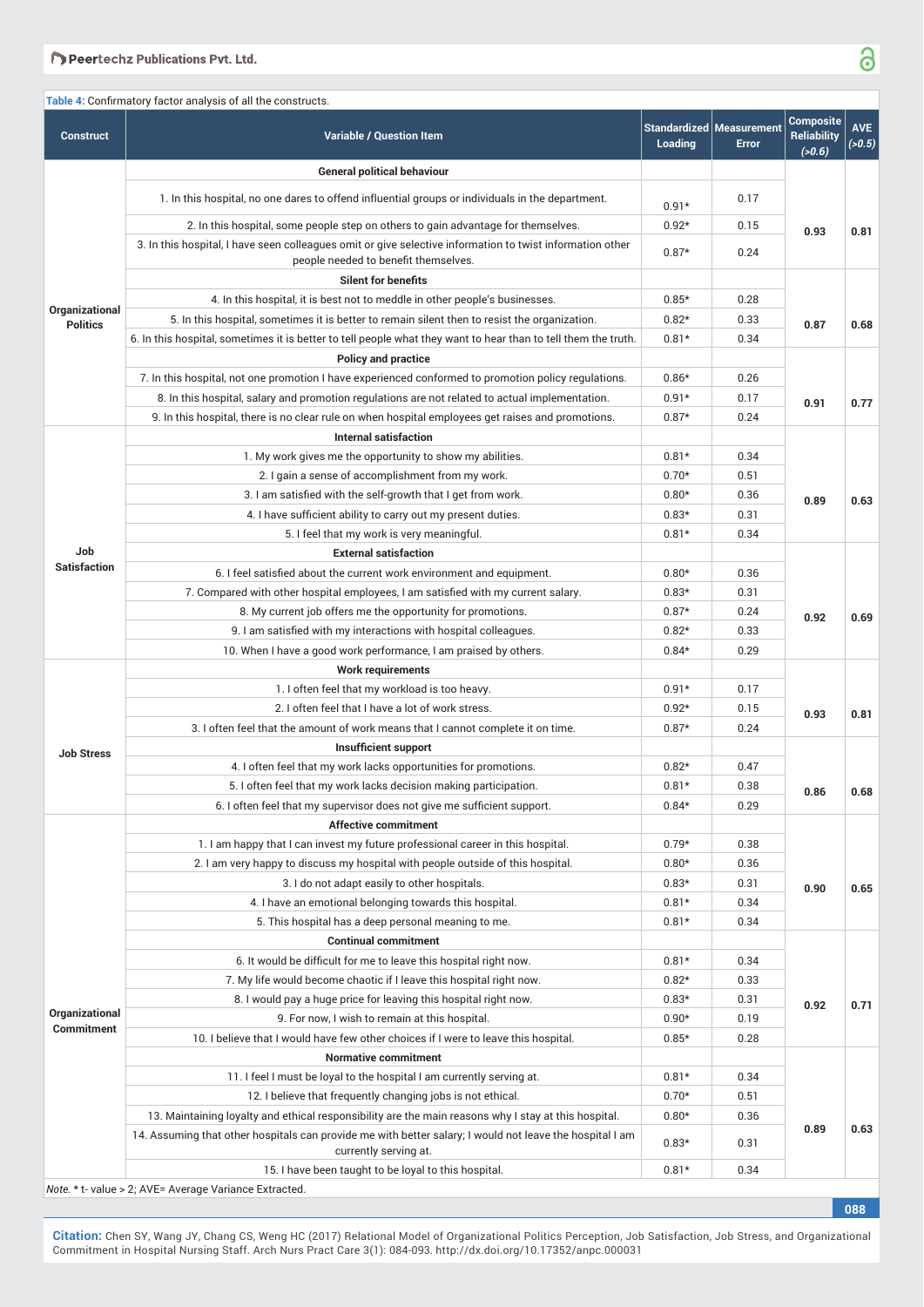was also interested in learning about the result of this study was able to request a copy through the contact address provided in the questionnaire.

#### **Results**

#### **Characteristics of samples**

Table 5 shows the demographic data of the sample population in this study. In terms of age, most were  $31 - 40$ (45.8%). In terms of educational level, most had a bachelor's degree (56.3%). In terms of marital status, most were married (65.4%). As for seniority, most were 6-10 years (43.1%), and for job department, most were working in the surgical department (32.1%) (Table 5).

#### **Structural Equation Modeling (SEM)**

Hypotheses 1 to 5 in this study are demonstrated to be significant, as in table 6. Hospital nursing staff's organizational politics perception has a significant negative effect on their job satisfaction ( $\gamma_{11}$ = -0.60, *p*< .01) and organizational commitment  $(y_{31} = -0.64, p < .01)$ . Hospital nursing staff's organizational politics perception has a significant positive effect on their job

| Table 5: Descriptive statistics of sample (N= 448). |                  |                |  |  |
|-----------------------------------------------------|------------------|----------------|--|--|
| <b>Description</b>                                  | <b>Frequency</b> | Percentage (%) |  |  |
| Gender                                              |                  |                |  |  |
| Male                                                | 39               | 8.7            |  |  |
| Female                                              | 409              | 91.3           |  |  |
| Age                                                 |                  |                |  |  |
| 30 years and below                                  | 32               | 7.1            |  |  |
| 31-40 years                                         | 205              | 45.8           |  |  |
| 41-50 years                                         | 173              | 38.6           |  |  |
| 51 years and above                                  | 38               | 8.5            |  |  |
| <b>Education</b>                                    |                  |                |  |  |
| High school and below                               | 35               | 7.8            |  |  |
| Junior college                                      | 59               | 13.2           |  |  |
| Bachelor's degree                                   | 252              | 56.3           |  |  |
| Master's/Doctorate degree                           | 102              | 22.7           |  |  |
| <b>Marriage</b>                                     |                  |                |  |  |
| Married                                             | 293              | 65.4           |  |  |
| Not married                                         | 155              | 34.6           |  |  |
| <b>Seniority</b>                                    |                  |                |  |  |
| 0-5 years                                           | 113              | 25.2           |  |  |
| 6-10 years                                          | 193              | 43.1           |  |  |
| 11 years and above                                  | 142              | 31.7           |  |  |
| <b>Department</b>                                   |                  |                |  |  |
| Internal medicine                                   | 111              | 24.8           |  |  |
| Surgical                                            | 144              | 32.1           |  |  |
| Gynecology and pediatrics                           | 107              | 23.9           |  |  |
| Inspection management                               | 31               | 6.9            |  |  |
| Administrative staff                                | 42               | 9.4            |  |  |
| Others                                              | 13               | 2.9            |  |  |

| Path                                                                                               | Path<br>name    | Path<br>coefficient | t Value    |
|----------------------------------------------------------------------------------------------------|-----------------|---------------------|------------|
| Organizational Politics Perception ( $\xi$ 1) $\rightarrow$ Job<br>Satisfaction (n1) (H1)          | y11             | $-0.60$             | $-28.88**$ |
| Organizational Politics Perception $(51) \rightarrow$ Job Stress<br>$(n2)$ (H2)                    | y21             | 0.59                | 27.15**    |
| Organizational Politics Perception ( $\xi$ 1) $\rightarrow$<br>Organizational Commitment (n3) (H3) | V <sub>31</sub> | $-0.64$             | $-34.21**$ |
| Job Satisfaction ( $n1$ ) $\rightarrow$ Organizational Commitment<br>$(n3)$ (H4)                   | $\beta$ 31      | 0.55                | $21.14**$  |
| Job Stress $(n2) \rightarrow$ Organizational Commitment $(n3)$<br>(H5)                             | $\beta$ 32      | $-0.57$             | $-23.30**$ |
| Organizational Politics Perception $(51) \rightarrow$ General<br>political behaviour (x1)          | $\lambda$ 1     | 0.58                | 25.33**    |
| Organizational Politics Perception ( $\xi$ 1) $\rightarrow$ Silent for<br>benefits (x2)            | $\lambda$ 2     | 0.47                | 13.35**    |
| Organizational Politics Perception (ξ1) -> Policy and<br>practice (x3)                             | $\lambda$ 3     | 0.53                | $19.14**$  |
| Job Satisfaction $(\eta_1) \rightarrow$ Internal satisfaction $(\gamma_1)$                         | $\lambda$ 4     | 0.50                | 15.87**    |
| Job Satisfaction $(\eta 1) \rightarrow$ External satisfaction (y2)                                 | $\lambda$ 5     | 0.61                | 30.12**    |
| Job Stress ( $n2$ ) $\rightarrow$ Work requirements (y3)                                           | $\lambda$ 6     | 0.62                | $31.03**$  |
| Job Stress $(n2) \rightarrow$ Insufficient support (y4)                                            | $\lambda$ 7     | 0.55                | 20.97**    |
| Organizational Commitment ( $n3$ ) $\rightarrow$ Affective<br>commitment (y5)                      | $\lambda8$      | 0.52                | 17.06**    |
| Organizational Commitment ( $n3$ ) $\rightarrow$ Continual<br>commitment (y6)                      | λ9              | 0.60                | 29.01**    |
| Organizational Commitment ( $n3$ ) $\rightarrow$ Normative<br>commitment (y7)                      | $\lambda$ 10    | 0.48                | $14.08**$  |
| Note. ** $p < .01$ , $\chi^2$ / d.f. = 2.58, GFI = .94, AGFI = .90, NFI = .91, RMSR = .046.        |                 |                     |            |

stress ( $\gamma_{21}$ = 0.59, *p*< .01). Hospital nursing staff's job satisfaction has a significant positive effect on their organizational commitment ( $\beta_{21}$ = 0.55, *p*< .01). Hospital nursing staff's job stress has a significant negative effect on their organizational commitment ( $\beta_{32}$ = -0.57, *p*< .01). Thus, all hypotheses were confirmed

# **Discussion**

#### **Conclusions and implications**

There are five major results in this study: (1) hospital nursing staff's organizational politics perception has a significant negative effect on their job satisfaction; (2) hospital nursing staff's organizational politics perception has a significant negative effect on their organizational commitment; (3) hospital nursing staff's organizational politics perception has a significant positive effect on their job stress;  $(4)$  hospital nursing staff's job satisfaction has a significant positive effect on their organizational commitment; and (5) hospital nursing staff's job stress has a significant negative effect on their organizational commitment. The implications are discussed, as follows:

#### **Relationships among organizational politics perception, job satisfaction, and organizational commitment**

This research shows that the more hospital nurses are aware of political behaviour in the organization's environment,

**089**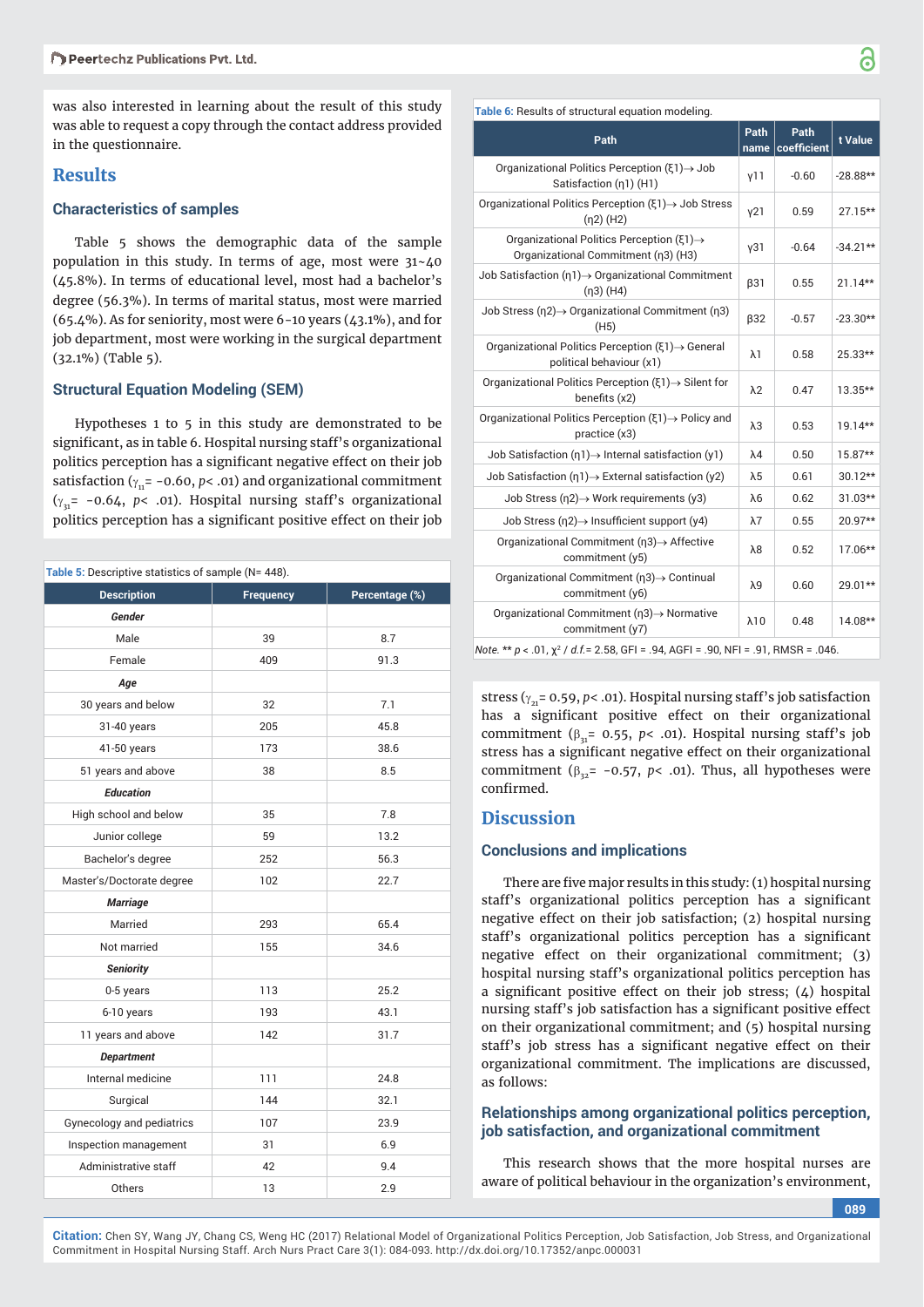the lower their job satisfaction will be. The results were also consistent with the political awareness model proposed by Ferris [9], which states that job satisfaction decreases as awareness of organizational politics increases. This research also showed that political behaviour in an organization can lower nursing personnel's organizational commitment level and job satisfaction is significantly and positively correlated with organizational commitment.

General political behaviour and job satisfaction were significantly and negatively correlated, indicating that hospital nursing personnel feel insecure and unjust towards the political behaviour of hospital superiors, colleagues, and small groups within the organization, and that this feeling reduces work satisfaction in hospital nursing personnel. Differences between policy and actual practice and job satisfaction were negatively correlated, indicating that hospital nursing personnel cannot increase their own satisfaction level from obtaining rewards with their own political behaviour.

Remaining silent and waiting for benefits was significantly and negatively correlated with job satisfaction. This indicated that when hospital nursing personnel encounter improper decision making or self-serving behaviour, they will be silent, ignore the behaviour, or take a "wait for benefits" approach. They will obey with the person in power; however, such behaviour decreases their job satisfaction. From this, we can see that when hospital personnel take a silent and wait for benefits approach to hospital internal political behaviour, the hospital nursing personnel may enter the group and obtain benefits, but because the hospital nursing personnel are hiding their own true thoughts, they will feel dissatisfied.

This shows that political behaviour in an organization exists and can provide hospital nursing personnel with certain extrinsic satisfaction. However, in reality, political behaviour will still cause a decrease in hospital nursing personnel's satisfaction. Hospital personnel who do not participate in political behaviour (remain silent and wait for benefits) but have good work performance may not feel satisfied as a result. Thus, hospital nursing personnel who do not understand political behaviour but who are professional and capable may leave the hospital or subsequently engage in political behaviour. In terms of maintaining the normal management system, allowing or silently recognizing the expansion of political behaviour is a very unwise choice for hospital nursing managers. In the end, this behaviour will damage the hospital's internal management mechanism.

This showed that political behaviour in an organization can lower hospital nursing personnel's organizational commitment level. Although the managers may think that hospital nursing personnel will silently witness political behaviour in the organization or directly engage in political behaviour, the nursing managers cannot guarantee that the hospital nursing personnel will continue to maintain this attitude. Thus, allowing political behaviour to exist can cause distrust in the hospital nursing personnel towards the organization. Consequently, the hospital nursing personnel may not be willing to invest their energy and time. In addition, they will not expect that these

investments result in mental and physical compensations. If organizational commitment is reduced to a low enough level, individuals may choose to leave the organization.

The higher the awareness of organization politics is, the lower an individual's organizational commitment becomes. General political behaviour creates the highest political awareness because hospital nursing personnel can see injustice in work environment opportunities as political behaviour. We recommend that hospitals establish smooth and comprehensive communication channels and establish an open work environment to reduce political behaviour that results from insufficient resources or unclear situations.

This study recommends that hospitals establish good communication management mechanisms so that supervisors can effectively communicate with hospital nursing personnel and increase mutual reliance. This can reduce effects from political behaviour and not let hospital nursing personnel feel stressed because of political behaviour. Hospital nursing personnel should be appropriately encouraged to increase their work motivation and service spirit. Consequently, this can increase organization members' intrinsic feeling of satisfaction and commitment towards the organization, thereby, reducing the negative effects caused by the political behaviour of a hospital organization on nurses' work performance.

# **Relationships among organizational politics perception, job stress, and organizational commitment**

Awareness of organizational politics was significantly and positively correlated with work stress. That is, the more members are aware of political behaviour in the organization environment, the higher their work stress will be. This result matched that of Vigoda [10, 15]. The research result also conforms to what some previous scholars advocated. For example, Brown [40, 41] both showed that work stress had a negative effect on organizational commitment.

The three dimensions of awareness of organizational politics were all significantly and positively correlated with work stress. General political behaviour had a stronger correlation with work stress than remaining silent and waiting for benefits and differences between policy and actual practice did. This shows that the work stress of hospital nursing personnel primarily comes from general political behaviour, differences between policy and actual practice, and remaining silent and waiting for benefits. Because hospital nursing personnel are aware of the presence of hospital politics in the implementation of organizational policies, which creates differences in the expected and actual policies, they subjectively perceive that they cannot receive fair treatment. To protect themselves and to increase benefits for themselves, the hospital nursing personnel will pretend that this does not concern them, and not report this unfair phenomenon. However, this will produce an imbalance in them, and cause anxiety, frustration, and stress. To reduce work stress felt by the hospital nursing personnel, the hospital must take measures to eliminate the awareness of organizational politics.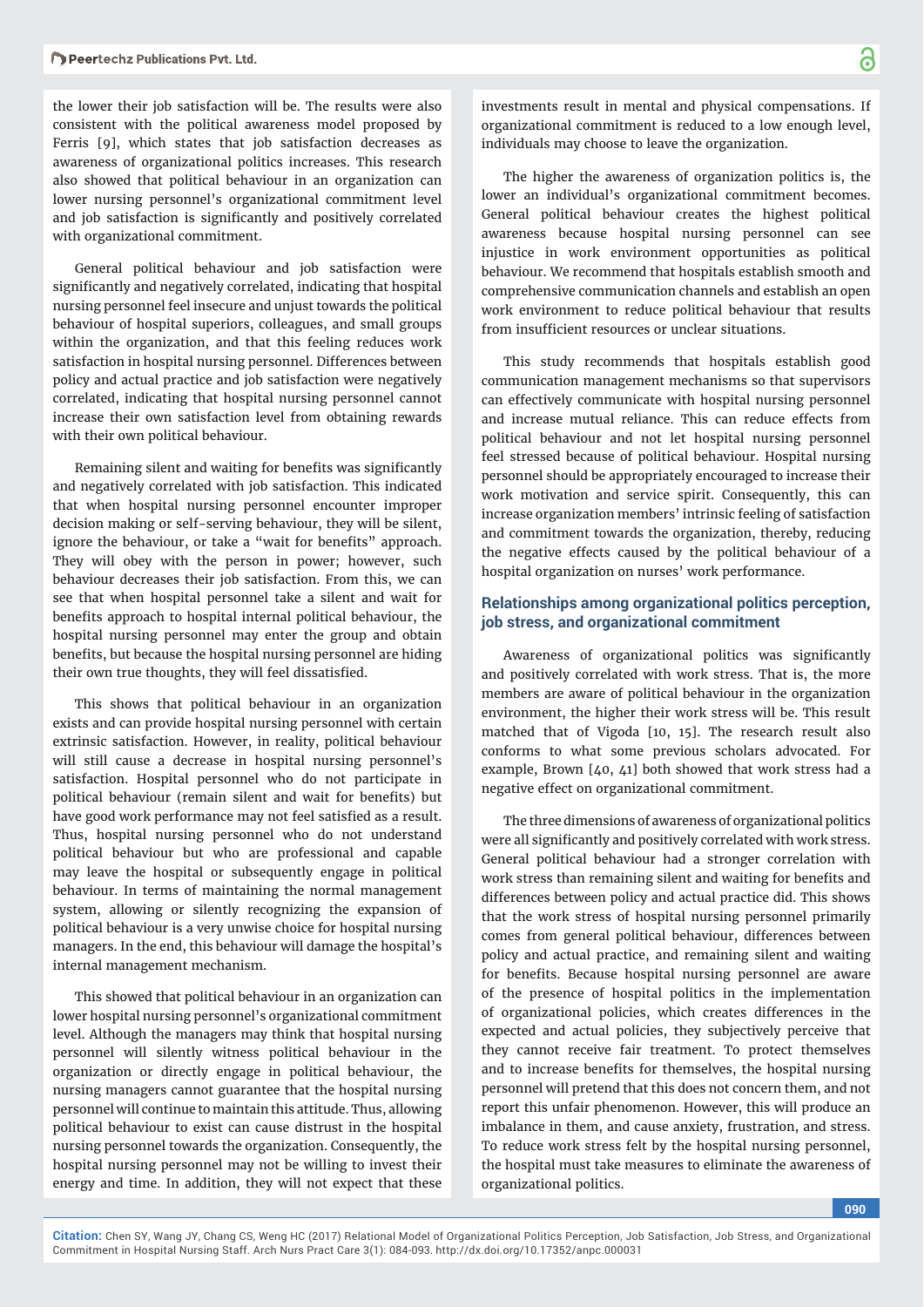These results indicate that to reduce hospital personnel work stress, hospital nursing management should pay attention to the function of each position and determine whether the workload of each hospital nurse is appropriate. Positive advice and encouragements for hospital nursing personnel must be given and guidance for inadequacies must be provided to allow hospital nursing personnel in the team to have the opportunities to learn and grow. HR should care about the physical and mental developments of hospital nursing personnel as well as their family status, and hold activities to alleviate their work stress at appropriate times. Regarding organizational commitment dimensions, continuance commitment was the most important factor in hospital nursing personnel's organizational commitment evaluation. This shows that if a hospital wishes to increase hospital nursing personnel's organizational commitment towards the hospital, hospital managers' management attitude and concepts are markedly important. In a rapidly changing and highly competitive medical institution management environment, giving hospital nursing personnel's emotional and mental peace of mind and increasing their recognition of the organization are what hospital nursing management must pay attention to.

Thus, we recommend that hospital nursing management establish an open, fair, and just decision making process for various systems, and realistically implement the systems to avoid the systems from becoming mere formalities. This can increase the positive awareness of hospital nursing personnel towards the organization and decrease hospital nursing personnel' work stress stemming from lack of support. We also recommend that hospital nursing management set challenging but achievable objectives for hospital nursing personnel, let hospital nursing personnel participate in goal setting, provide assisting resources, and improve the work skills of staff through on-the-job training. This will allow hospital nursing personnel to pursue growth and advancement. Hospitals should give hospital personnel more authority, encourage team work, increase their team spirit, allow them to pursue innovation, and give them space to explore. This will ensure that hospital nursing personnel have work autonomy. And an open information work environment can produce good interaction among outstanding hospital nursing personnel and improve work efficiency. Hospitals should employ comprehensive communication in response to internal and external condition changes, and encourage internal hospital nursing personnel to provide proposals and recommendations. Hospitals should establish a smooth communication channel with clear authorization divisions. Because most hospital nursing personnel in hospitals are highly educated and are highly disciplined, they will be able to find more appropriate positions for themselves if the work environment can provide more information. This will give nursing personnel more room to contribute their talents. To a hospital, this can produce a greater performance.

#### **Research limitations and future studies**

Finally, the findings of this study should be considered in view of the following limitations.

(1) This research uses the data from a cross-sectional study as the basis for empirical research, and in this time frame, two months were spent on sampling. Sampling bias might exist, and this might have limitations on the inference to the causal relationship. It is suggested that if time and funding permitted, future researchers should do a vertical-section study and conduct a longitudinal research probing into the issue to obtain a more effective verification result. In addition, future studies can include more variables that affect hospital nursing staff's organizational commitment, such as role identification, work self-esteem, leadership style, etc. These variables will help researchers obtain more in-depth findings.

(2) The questionnaire design in this study is mainly based on academic theories, researches, and current status of the industry and tries to make sure each question is comprehensive and explanatory. This research adopts Likert Scales to evaluate hospital nursing staff's perceptions on each variable. Due to the fact that subjects are currently employed by the hospital, they might make reserved judgments. In addition, subjects filled in the questionnaires by recalling their memories instead of evaluating situations from an objective perspective, and this might create bias in their answers. What's more, the healthcare environment is constantly changing so this questionnaire might be outdated in the future. It is recommended that future researchers revise the content of the questionnaire to cope with the changing status of the healthcare environment and to meet their research needs.

(3) The subjects of this study were selected from various hospital departments. Due to the fact that hospitals have a complex system with numerous departments, it is impossible to ask every hospital nursing staff member to fill in the questionnaires. Though the empirical research results are quite representative, they do not take every hospital nursing staff member into consideration. Besides, the cause and formation process of hospital nursing staff's perceived organizational politics perception, job satisfaction, job stress, and organizational commitment could be quite subtle and complex. It is recommended that future researchers may conduct qualitative and quantitative researches by applying case study; in this way, they can have a comprehensive understanding on hospital nursing staff's perceived organizational politics perception, job satisfaction, job stress, and organizational commitment.

# **References**

- 1. Chang CS, Chen SY, Lan YT (2011) Raising nurses' job satisfaction through patient-oriented perception and organizational citizenship behaviors. Nursing Research 60: 40-46. **Link:** https://goo.gl/gURb59
- 2. Lin CT, Chang CS (2015) Job Satisfaction of Nurses and its Moderating Effects on the Relationship between Organizational Commitment and Organizational Citizenship Behaviors. Research and Theory for Nursing Practice 29: 226-244. **Link:** https://goo.gl/3DP92n
- 3. Chen SY, Wu WC, Chang CS, Lin CT, Kung JY, et al. (2015) Organizational Justice, Trust, and Identification and their effects on organizational commitment in hospital nursing staff. BMC Health Services Research 15: 363. **Link:** https://goo.gl/x4YTu7

**091**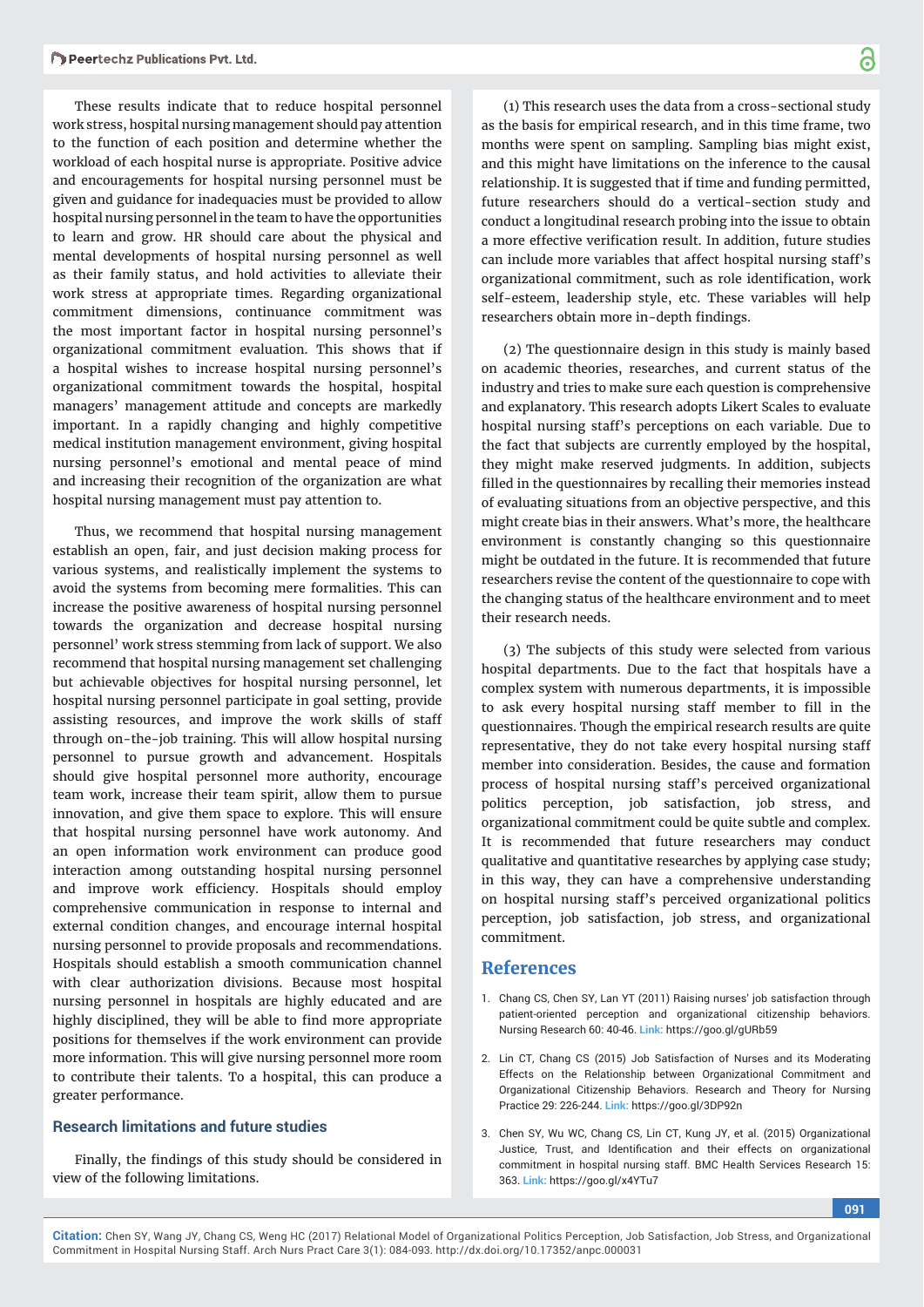- 4. Weng HC, Chen TM, Lee WJ, Chang CS, Lin CT, et al. (2016) Internal Marketing and its Moderating Effects between Service-Oriented Encounter and Patient Satisfaction. Acta Paulista de Enfermagem 29: 506-517. **Link:** https://goo.gl/Qqhwv5
- 5. Abbas M, Raja U, Darr W, Bouckenooghe D (2014) Combined effects of perceived politics and psychological capital on job satisfaction, turnover intentions, and performance. Journal of Management 40: 1813-1830. **Link:** https://goo.gl/uAviRm
- 6. Kiewitz C, Restubog SLD, Zagenczyk T, Hochwarter W (2009) The interactive effects of psychological contract breach and organizational politics on perceived organizational support: Evidence from two longitudinal studies. Journal of Management Studies 46: 806-834. **Link:** https://goo.gl/FRwTTh
- 7. Cropanzano R, Howes JC, Grandey AA, Toth P (1997) The relationship of organizational politics and support to work behaviors, attitudes, and stress. Journal of Organizational Behavior 18: 159-180. **Link:** https://goo.gl/bSrmjs
- 8. Karatepe OM (2013) Perceptions of organizational politics and hotel employee outcomes: The mediating role of work engagement. International Journal of Contemporary Hospitality Management 25: 82-104. **Link:** https://goo.gl/o2NReW
- 9. Ferris GR, Kacmar KM (1992) Perceptions of organizational politics. Journal of Management 18: 93-116. **Link:** https://goo.gl/wQrtBe
- 10. Vigoda E (2002) Stress-related aftermaths to workplace politics: the relationships among politics, job distress, and aggressive behavior in organizations. Journal of organizational Behavior 23: 571-591. **Link:** https://goo.gl/f2d21g
- 11. Vigoda GE, Kapun D (2005) Perceptions of politics and performance in public and private organizations: A test of one model across two sectors. Policy and Politics 33: 251-276. **Link:** https://goo.gl/3D8QTm
- 12. Akgunduz Y, Sanli SC (2017) The effect of employee advocacy and perceived organizational support on job embeddedness and turnover intention in hotels. Journal of Hospitality and Tourism Management 31: 118-125. **Link:** https://goo.gl/d5p3SS
- 13. Fallatah F, Laschinger HKS, Read EA (2017) The effects of authentic leadership, organizational identification, and occupational coping selfefficacy on new graduate nurses' job turnover intentions in Canada. Nursing Outlook 65: 172-183. **Link:** https://goo.gl/Fuadee
- 14. Hartmann NN, Rutherford BN (2015) Psychological contract breach's antecedents and outcomes in salespeople: The roles of psychological climate, job attitudes, and turnover intention. Industrial Marketing Management 51: 158-170. **Link:** https://goo.gl/jv591j
- 15. Poon JM (2013) Relationships among perceived career support, affective commitment, and work engagement. International Journal of Psychology 48: 1148-1155. **Link:** https://goo.gl/RxbzbY
- 16. Nye LG, Witt LA (1993) Dimensionality and construct validity of the perceptions of organizational politics scale (POPS) Educational and Psychological Measurement 53: 821-829. **Link:** https://goo.gl/QrSZx5
- 17. Allen DG, Shore LM, Griffeth RW (2003) The role of perceived organizational support and supportive human resource practices in the turnover process. Journal of Management 29: 99-118. **Link:** https://goo.gl/cby9gU
- 18. Amundsen S, Martinsen OL (2014) Self-other agreement in empowering leadership: Relationships with leader effectiveness and subordinates' job satisfaction and turnover intention. Leadership Quarterly 25: 784-800. **Link:** https://goo.gl/zYRjV3
- 19. Lau PY, Tong JL, Lien BY, Hsu YC, Chong CL (2017) Ethical work climate, employee commitment and proactive customer service performance: Test of the mediating effects of organizational politics. Journal of Retailing and Consumer Services 35: 20-16. **Link:** https://goo.gl/obS4v9
- 20. Best ME, Thurston NE (2004) Measuring nurse job satisfaction. Journal of Nursing Administration 34: 283-290. **Link:** https://goo.gl/cLkLfj
- 21. Tourangeau AE, Cranley LA (2006) Nurse intention to remain employed: understanding and strengthening determinants. Journal of Advanced Nursing 55: 497-509. **Link:** https://goo.gl/61boN5
- 22. Lu KY, Chang LC, Wu HL (2007) Relationships between professional commitment, job satisfaction, and work stress in public health nurses in Taiwan. Journal of Professional Nursing 23: 110-116. **Link:** https://goo.gl/HSbKWv
- 23. Sarminah S (2005) Unraveling the organizational commitment and job performance relationship: Exploring the moderating effect of job satisfaction. The Business Review 4: 79-84. **Link:** https://goo.gl/6W4NFV
- 24. Munevver OC (2006) The relationship between job satisfaction, occupational and organizational commitment of academics. The Journal of American Academy of Business 8: 78-88. **Link:** https://goo.gl/HpwD7m
- 25. Beehr TA, Newman JE (1978) Job stress, employee health, and organizational effectiveness: A facet analysis, model, and literature review. Personnel Psychology 31: 665-699. **Link:** https://goo.gl/n4S7LV
- 26. Jamal M (1990) Relationship of job stress and Type-A behavior to employee's job statisfaction, organizational commitment, psychosomatic health problem, and turn-over motivation. Human Relations 43:727-738. **Link:** https://goo.gl/YmhEKk
- 27. Karatepe OM, Uludag O (2008) Role stress, burnout and their effects on frontline hotel employees' job performance: evidence from Northern Cyprus. International Journal of Tourism Research 10: 111-126. **Link:** https://goo.gl/AgJTVE
- 28. Fernando M, Jackson B (2006) The influence of religion-based workplace spirituality on business leaders' decision making: An inter-faith study. Journal of Management and Organization 12: 23-39. **Link:** https://goo.gl/Rsk59i
- 29. Nunnally JC (1978) Psychometric theory (2nd ed.) New York: McGraw- Hill. **Link:** https://goo.gl/BjDiR7
- 30. Chang CS, Chen SY, Lan YT (2013) Service quality, trust, and patient satisfaction in interpersonal-based medical service encounters. BMC Health Services Research 13: 22. **Link:** https://goo.gl/T84m6V
- 31. Hair JF, Anderson RE, Tatham RL, Black WC (1998) Multivariate data analysis with reading. London: Prentice Hall. **Link:** https://goo.gl/XJJvYA
- 32. Bagozzi RP, Yi Y (1988) On the evaluation for structural equation models. Journal of the Academy of Marketing Science 16: 74-94. **Link:** https://goo.gl/HdsTuF
- 33. Chang CS, Chen SY, Lan YT (2012) Motivating medical information system performance by system quality, service quality, and job satisfaction for evidence-based practice. BMC Medical Informatics and Decision Making 12: 135. **Link:** https://goo.gl/vzw7Ch
- 34. Joreskog KG, Sorbom D (1989) LISREL 7 user's reference guide. Mooresville, IN: Scientific Software. Link: https://goo.gl/bRPgDj
- 35. Chang CS, Chang HC (2009) Perceptions of Internal Marketing and Organizational Commitment by Nurses. Journal of Advanced Nursing 65: 92- 100. **Link:** https://goo.gl/ccugwa
- 36. Chang CS (2015) Moderating Effects of Nurses' Organizational Support on the Relationship between Job Satisfaction and Organizational Commitment. Western Journal of Nursing Research 37: 724-745. **Link:** https://goo.gl/9vEE6v
- 37. Chang CS (2014) Moderating Effects of Nurses' Organizational Justice between Organizational Support and Organizational Citizenship Behaviors for Evidence-Based Practice. Worldviews on Evidence-Based Nursing 11: 332- 340. **Link:** https://goo.gl/pxXEYp

**092**